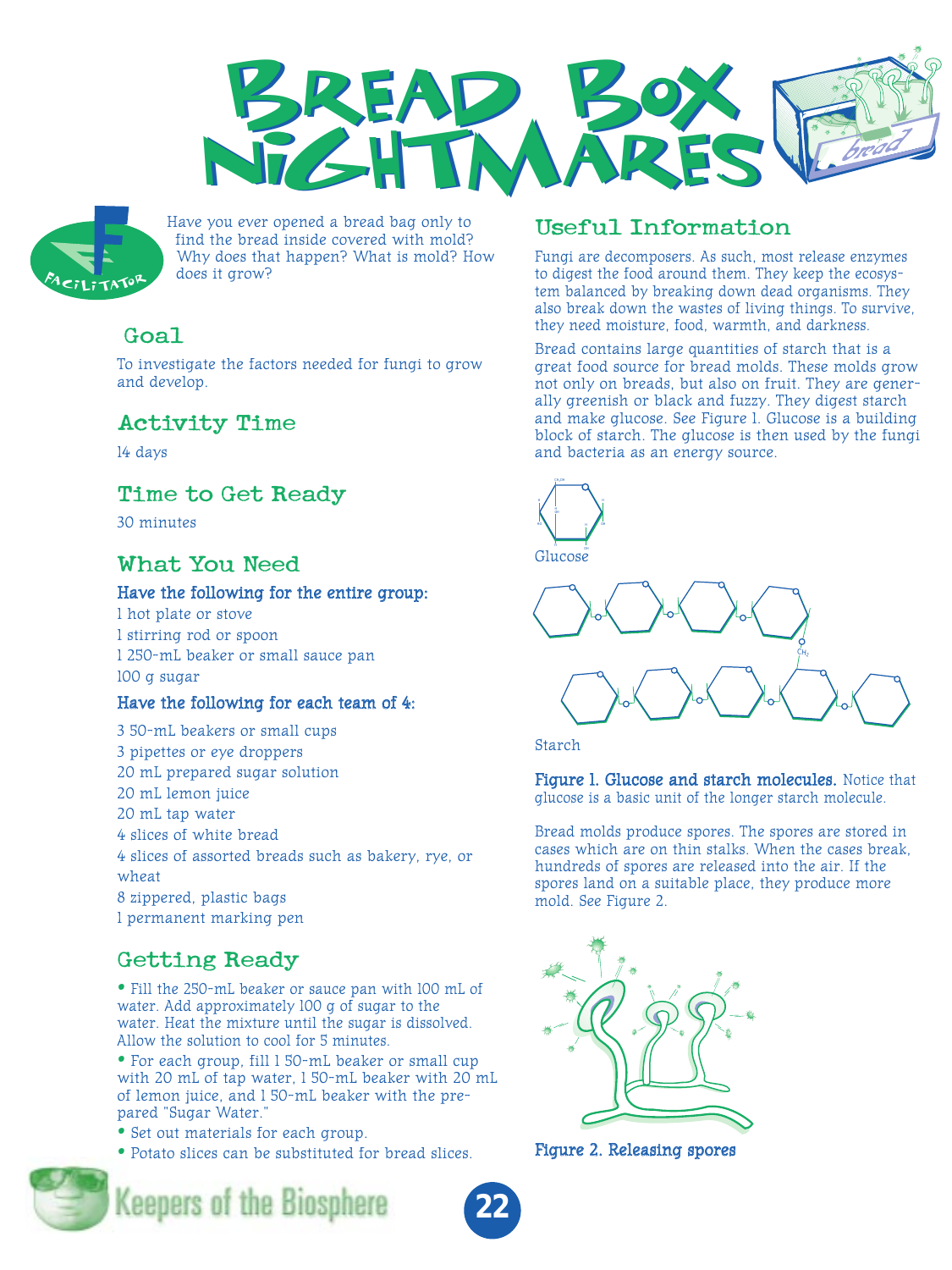## Suggestions to Modify the Activity for Those Who Are Exceptional

Specific modifications for this activity are found here. For common considerations when modifying activities for exceptional participants, see page V of the Introduction.

### Blind or Visually Impaired

• Allow the participants to touch and smell the different types of bread. Sensory stimulation is beneficial to the participant achieving a better understanding of the activity. Discuss the distinct characteristics of the bread, such as texture and density. References to common experiences such as, "Have you ever opened a container of homemade spaghetti sauce? What did you find?" are important to understanding the basic concept. These sensory prompts will allow the participants to think independently and develop their own hypotheses.

• Build a tactile model of the glucose and/or the sporangium. See the Introduction for suggested materials.

• Construct a bar graph showing the progression of mold growth with educational counters called cubed manipulatives.

### Deaf or Hard-of-Hearing

• See the General Modifications for Blind or Visually Impaired listed in the **Introduction**, page V.

#### Mobility Impaired

• See the General Modifications for Mobility Impaired listed in the Introduction, page V.

#### Physically Impaired

• See the General Modifications for Physically Impaired listed in the Introduction, page V.

#### Cognitively Impaired

• See the General Modifications for Cognitively Impaired listed in the Introduction, page V.

### How to Start the Activity

• As an introduction, the poem "Sarah Cynthia Sylvia Stout Would Not Take the Garbage Out!" by Shel Silverstein may be used to generate discussions about garbage and fungi growth. See Figure 3.

• Set out 4 pieces of bread. Have the participants examine them closely.

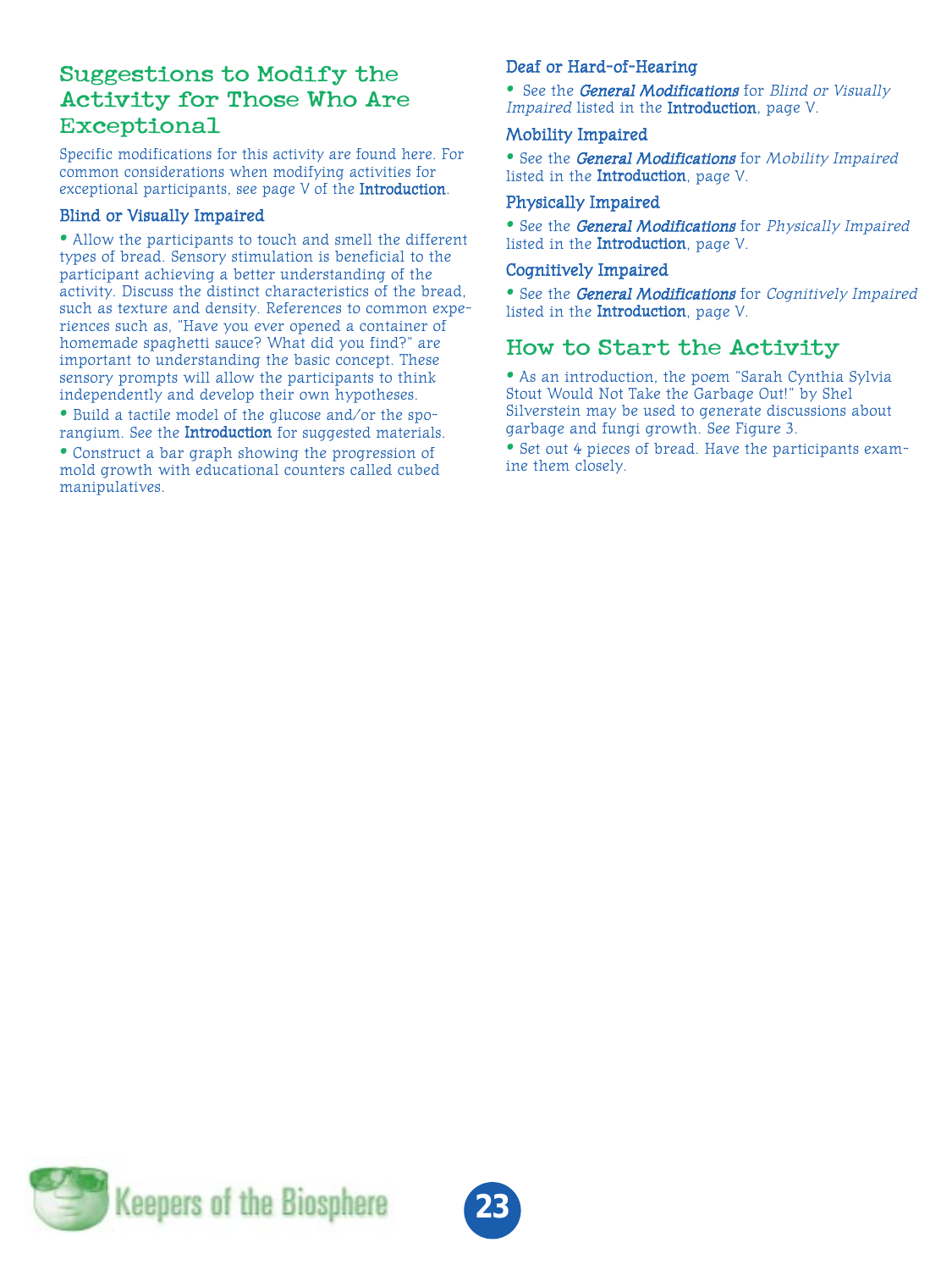# Let's Make a Hypothesis

Discuss the following questions to help guide the participants to make hypotheses.

- Is anything growing on this bread?
- How could you encourage something to grow on the bread?
- Would it matter what type of bread you used?

# What the Data Mean



#### Figure 4. This graph shows that sugar water encourages growth of mold on bread.

# For More Information

Access Excellence. Teaching Ideas. Fungus among us. http://www.gene.com/ae/atg/released/0347- TishTaylor/description.html This site is dedicated to teachers and provides lesson plans, resources, and an activities exchange for biology curriculum. Hawke, C. (1997). Focus on Listeria: A foodborne bacterium. Pasteur Perspectives, (3), 1-2. Kessler, J.H. (Ed.). (1992). Through thick or thin. WonderScience, 6(4). Yoon, C.K. (1998). Newly found fungus tied to vanishing frog species. The New York Times, CXLVII(51,202).